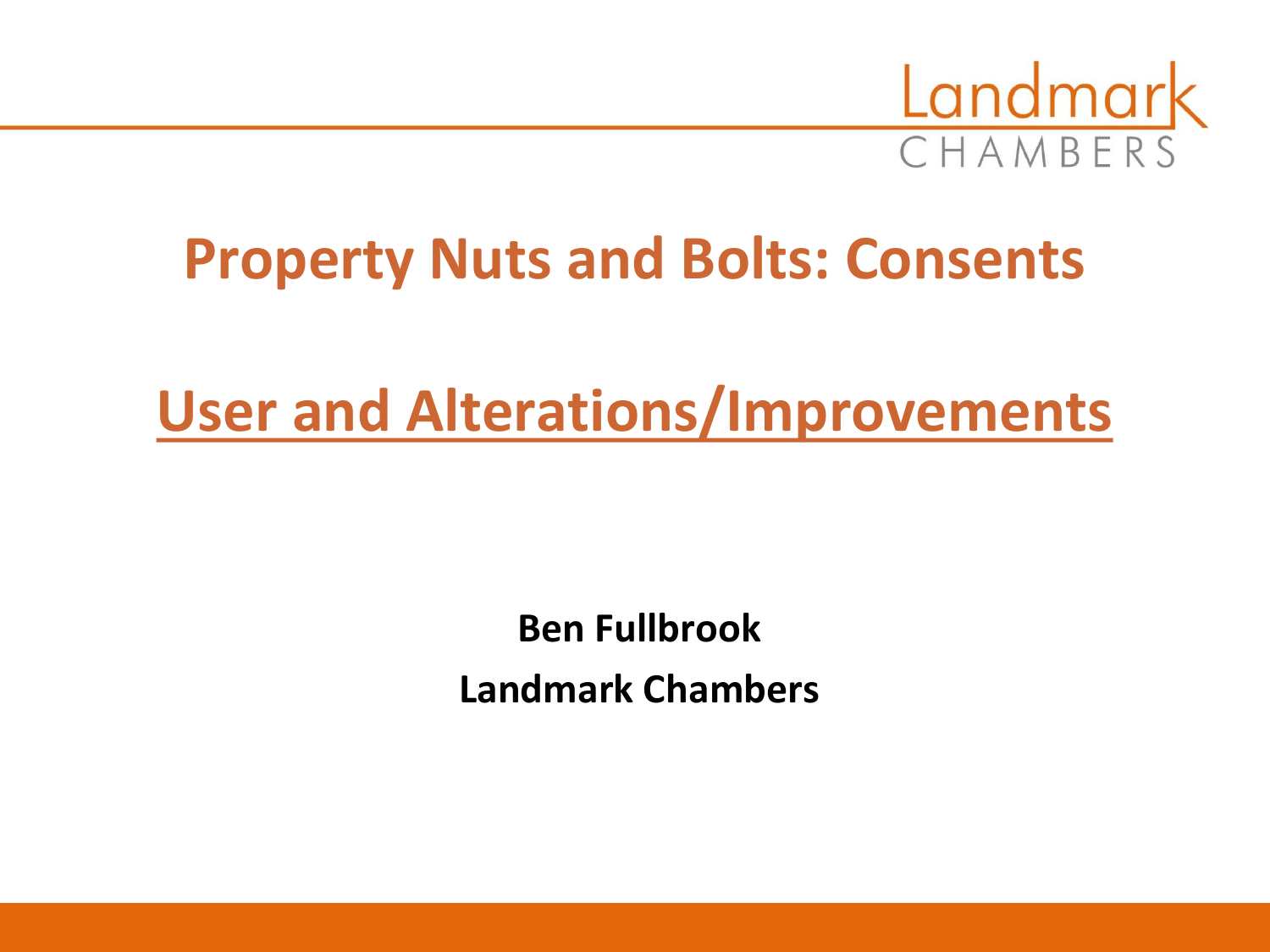# **User Covenants s19(3) LTA 1927**

(3) In all leases whether made before or after the commencement of this Act **containing a covenant condition or agreement against the alteration of the user of the demised premises, without licence or consent**, such covenant condition or agreement shall, if the alteration does not involve any structural alteration of the premises, be deemed, notwithstanding any express provision to the contrary, to **be subject to a proviso that no fine or sum of money in the nature of a fine, whether by way of increase of rent or otherwise, shall be payable for or in respect of such licence or consent**; but this proviso does not preclude the right of the landlord to require payment of a reasonable sum in respect of any damage to or diminution in the value of the premises or any neighbouring premises belonging to him and of any legal or other expenses incurred in connection with such licence or consent.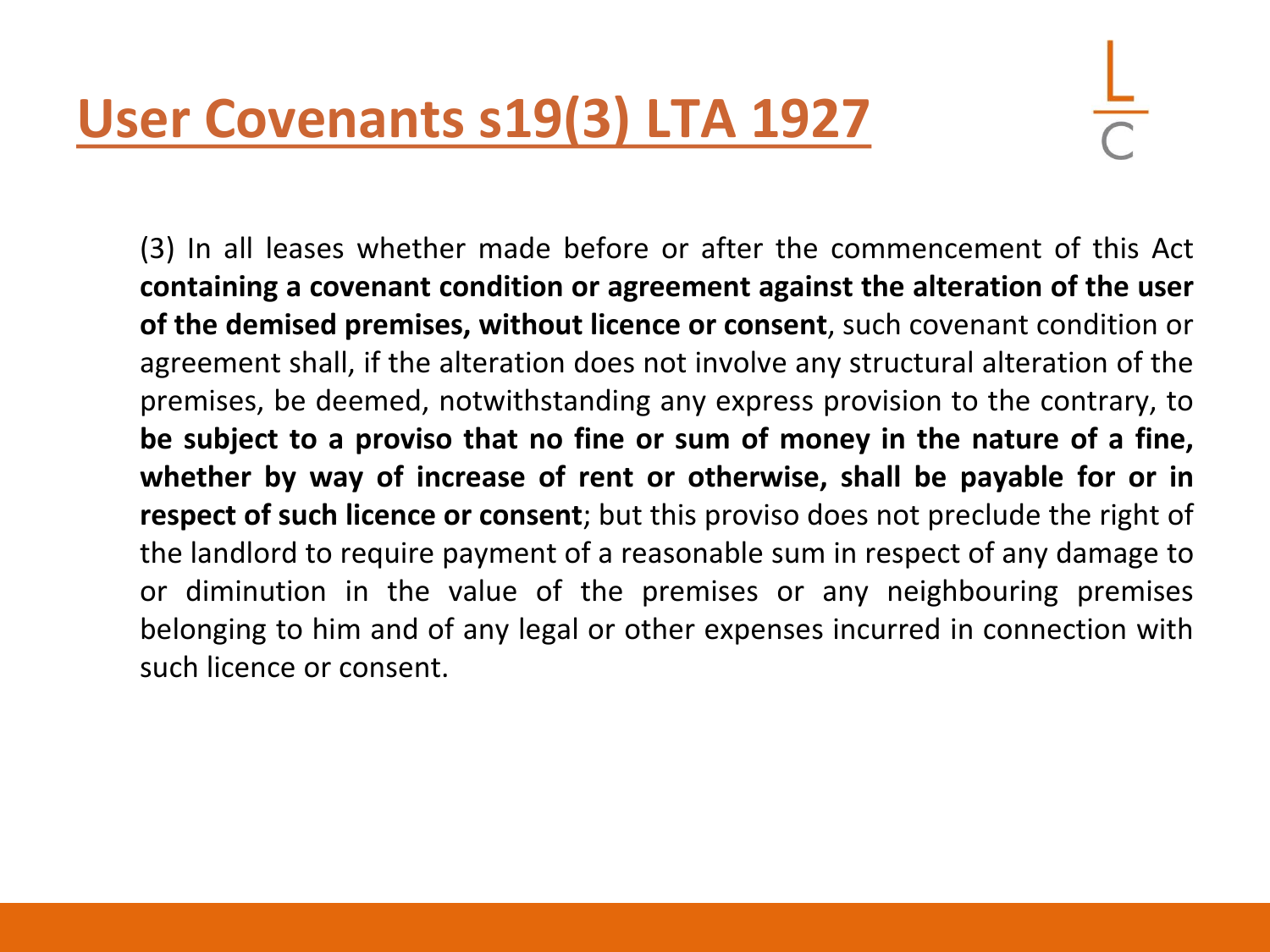# **When does s19(3) apply?**

- Effectively applies to covenants relating to the user of the demised premises
- Only applies to fully or partially qualified covenants
- Eg: "*Not to use the demised premises except as a licensed public house without consent"*
- Must not require any structural alteration of premises (Barclays Bank v Daejan Investments (Grove Hall) Ltd [1995] 1 EGLR 68)
- Note exceptions in s19(4)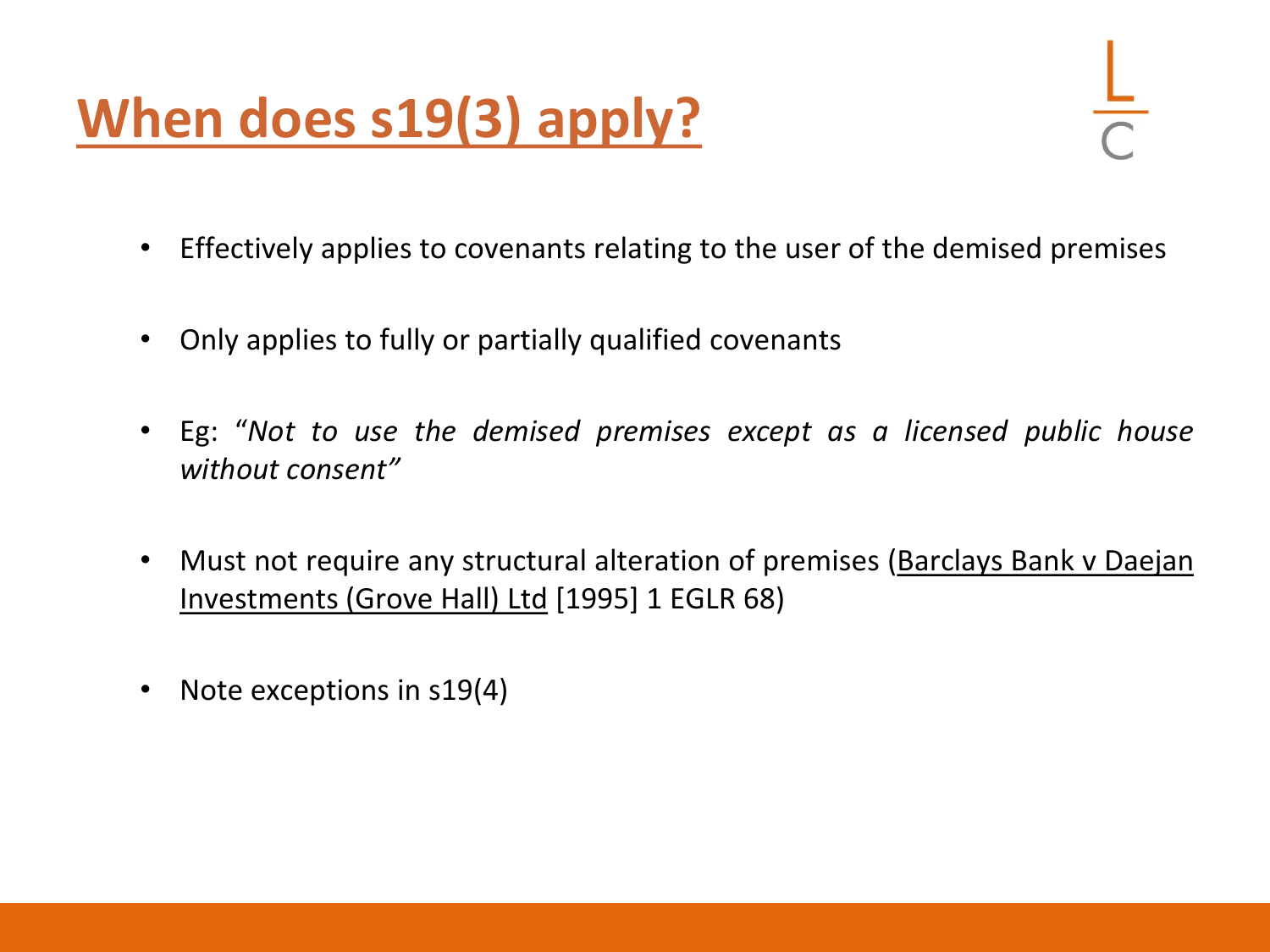# **What is the effect of s19(3)?**

- Note that it does not imply any proviso that consent will not be unreasonably withheld.
- Instead, implies proviso that no **fine** or sum of money in the nature of a fine is to be paid for the consent.
- The landlord may only require:
	- ➢ *a reasonable sum in respect of any damage to or diminution in the value of the premises or any neighbouring premises belonging to him; and*
	- ➢ *any reasonable legal or other expenses incurred in connection with such licence or consent.*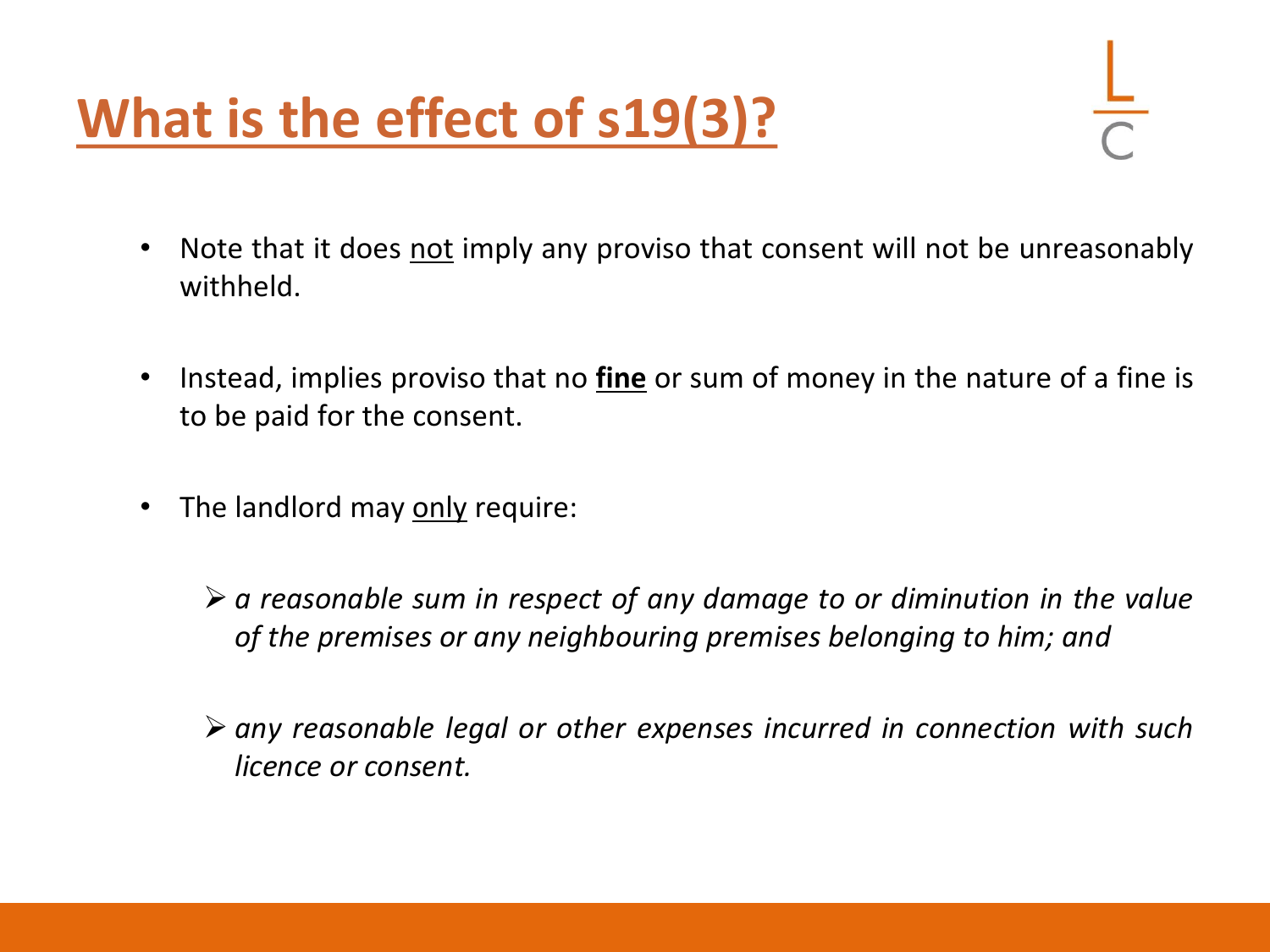# **What is a 'fine'?**

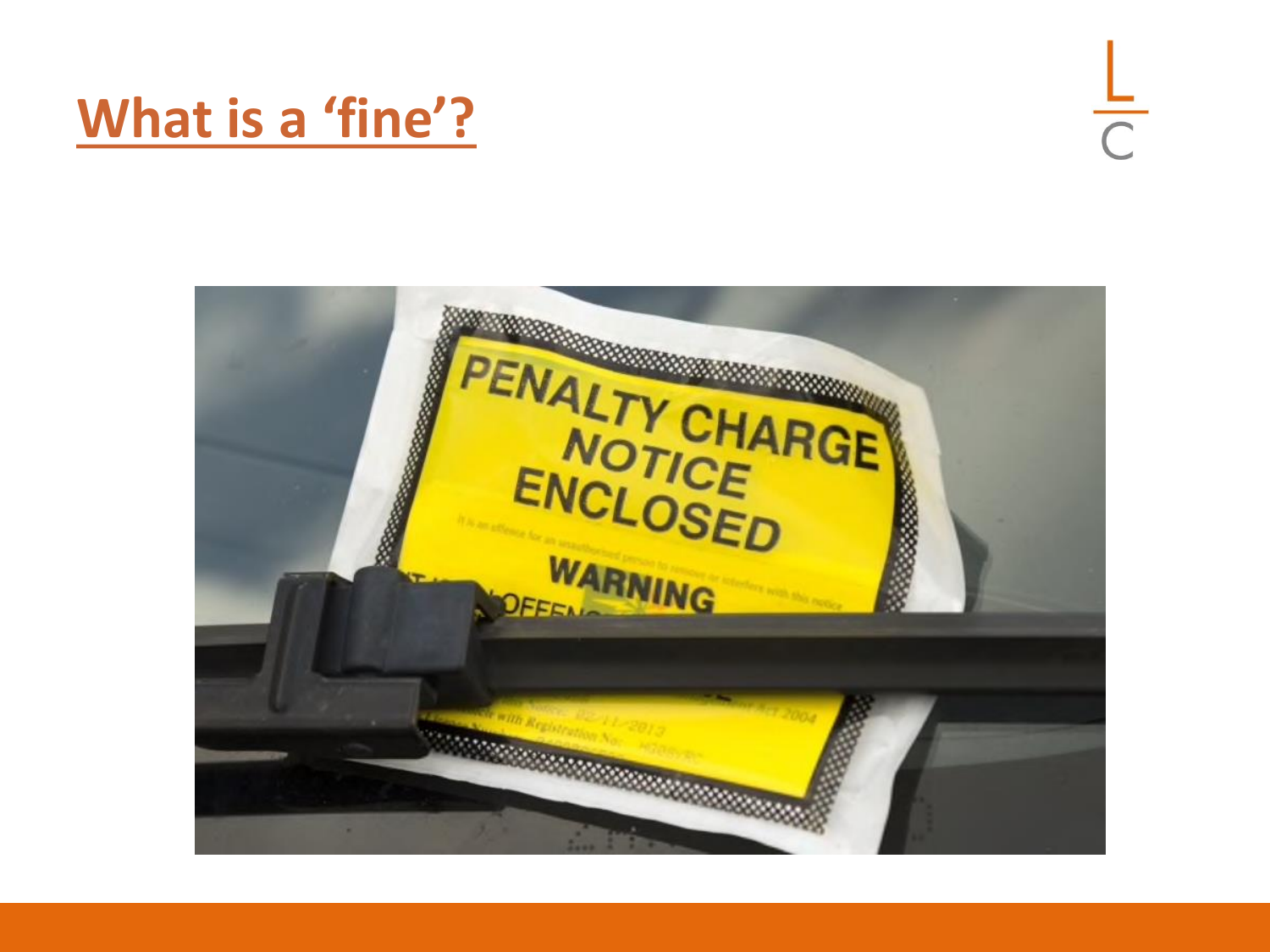- Would seem to be anything other than the 'reasonable sums' allowed under s19(3).
- The following have been held to be 'fines':
	- ➢ Demand for a break clause (Barclays Bank v Daejan Investments (Grove Hall) Ltd [1995] 1 EGLR 68 )
	- ➢ Increased rent (Jenkins v Price [1907] 1 Ch 229)
	- ➢ Condition that a public house becomes 'tied' (Gardner and Co. v Cone [1928] Ch. 955)







# **What is a 'fine'?**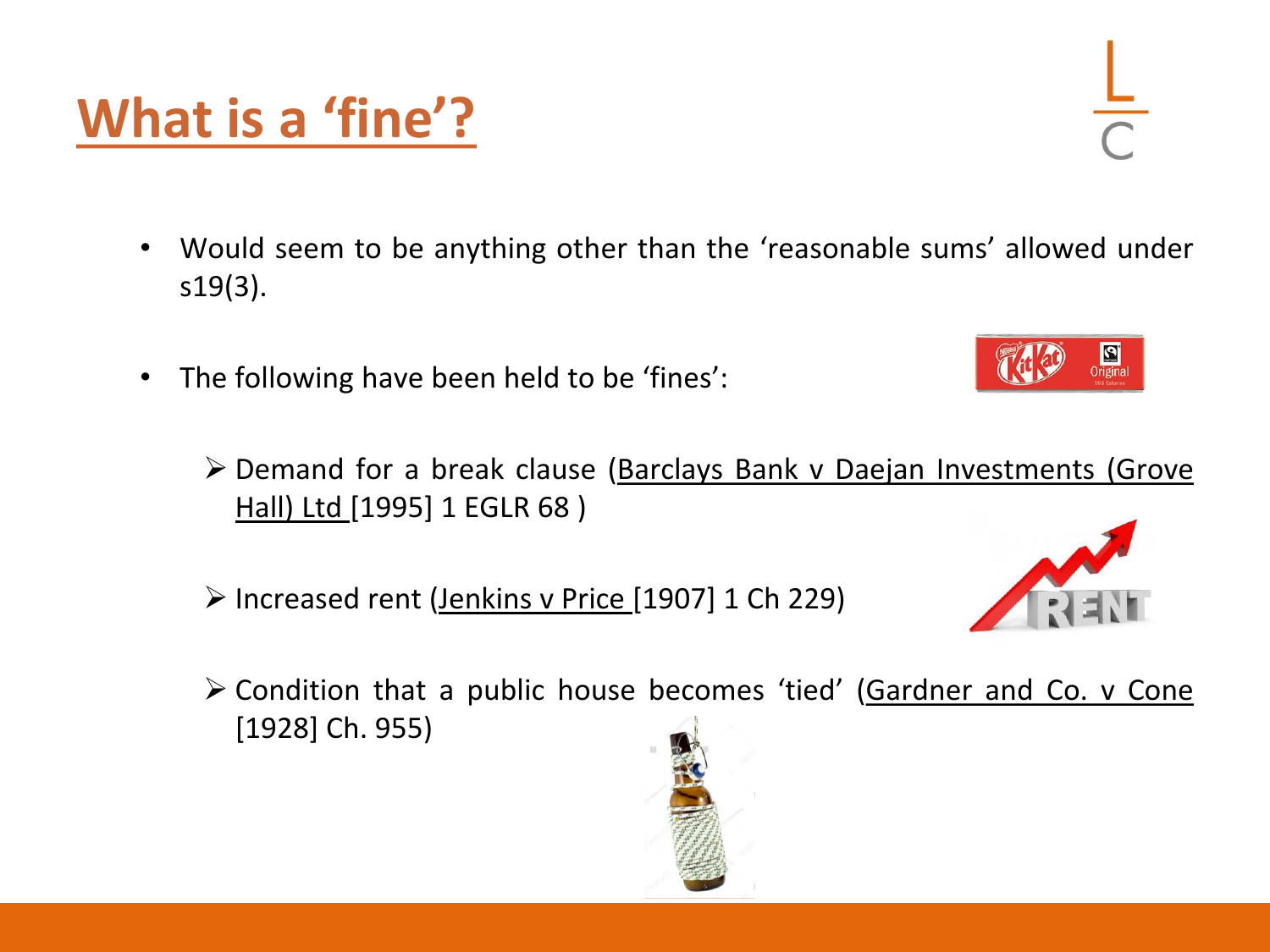**Remedies available under s19(3)**

- If there is a disagreement relating to a sum demanded by a landlord then either party may apply to the court to determine what is a 'reasonable sum'
- The court can determine this sum and compel the landlord to grant consent on payment of the sum
- Note that the landlord still has absolute right to refuse consent to the change, provided that he does not ask for anything.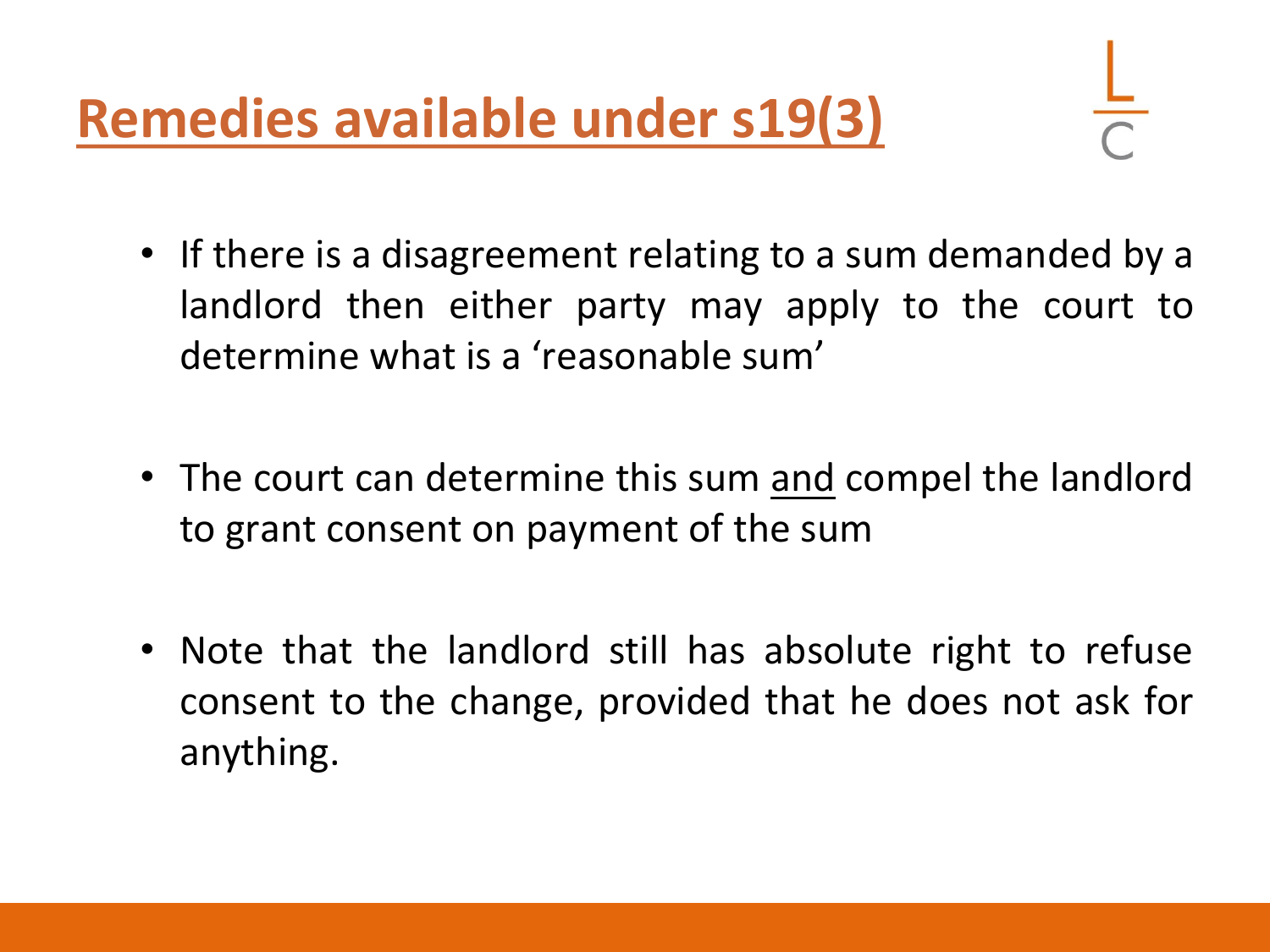# **Fully qualified user covenants**

- Eg. *Not to use the demised premises except as a licensed public house without consent which is not to be unreasonably withheld*
- Reasonableness determined in accordance with in International Drilling Fluids
- But note that the LTA 1988 does not apply, meaning:

 $\triangleright$  Burden of establishing unreasonableness falls on the tenant

➢Landlord can rely on reasons not specified in the refusal of consent provided that they were operative reasons at the time of refusal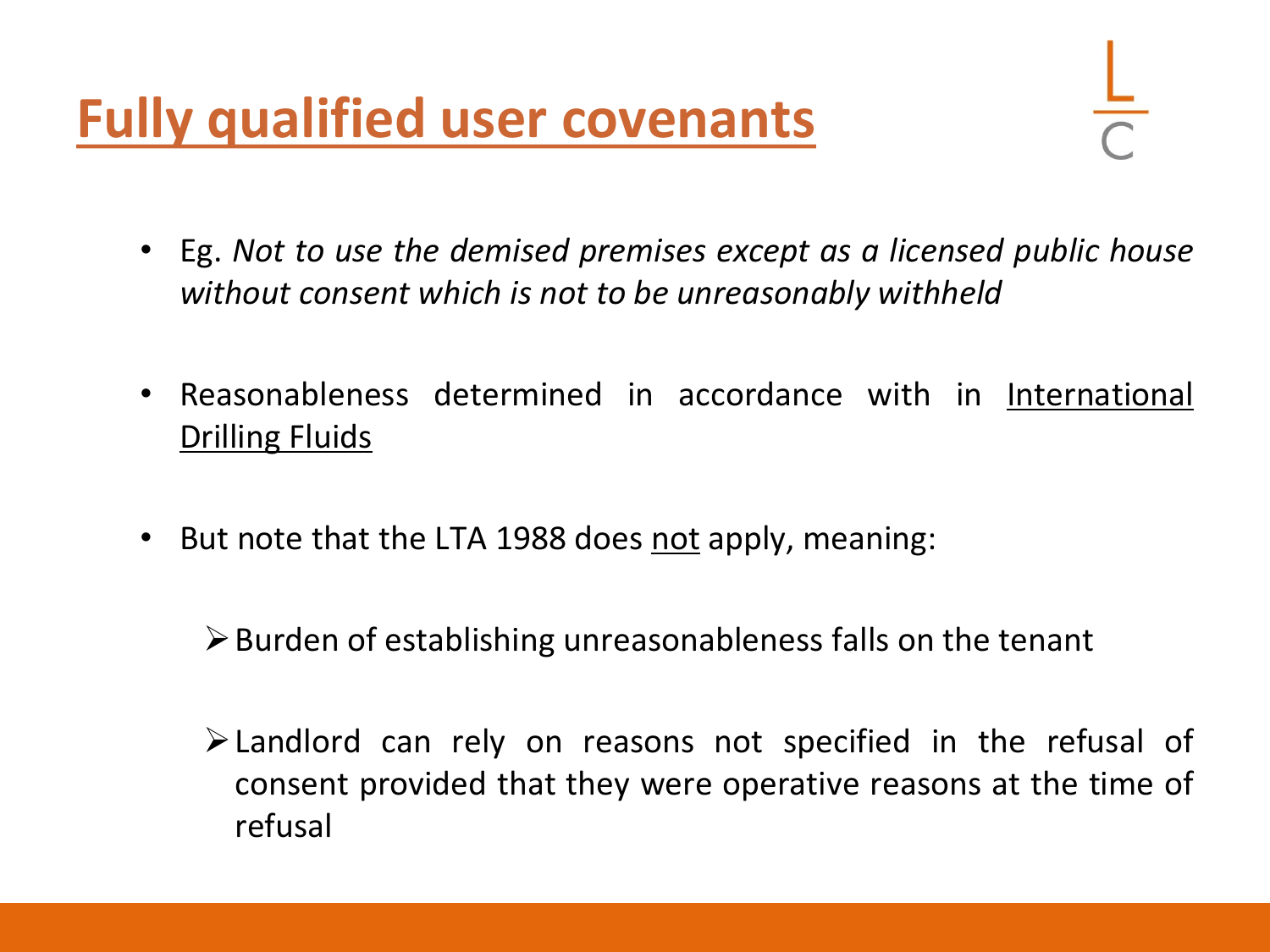# **Fully qualified user covenants: remedies**

- Tenant may proceed with change of use without consent (risky)
- Tenant or landlord may apply to court for a declaration as to the reasonableness of withholding consent
- Tenant not entitled to damages for unreasonable refusal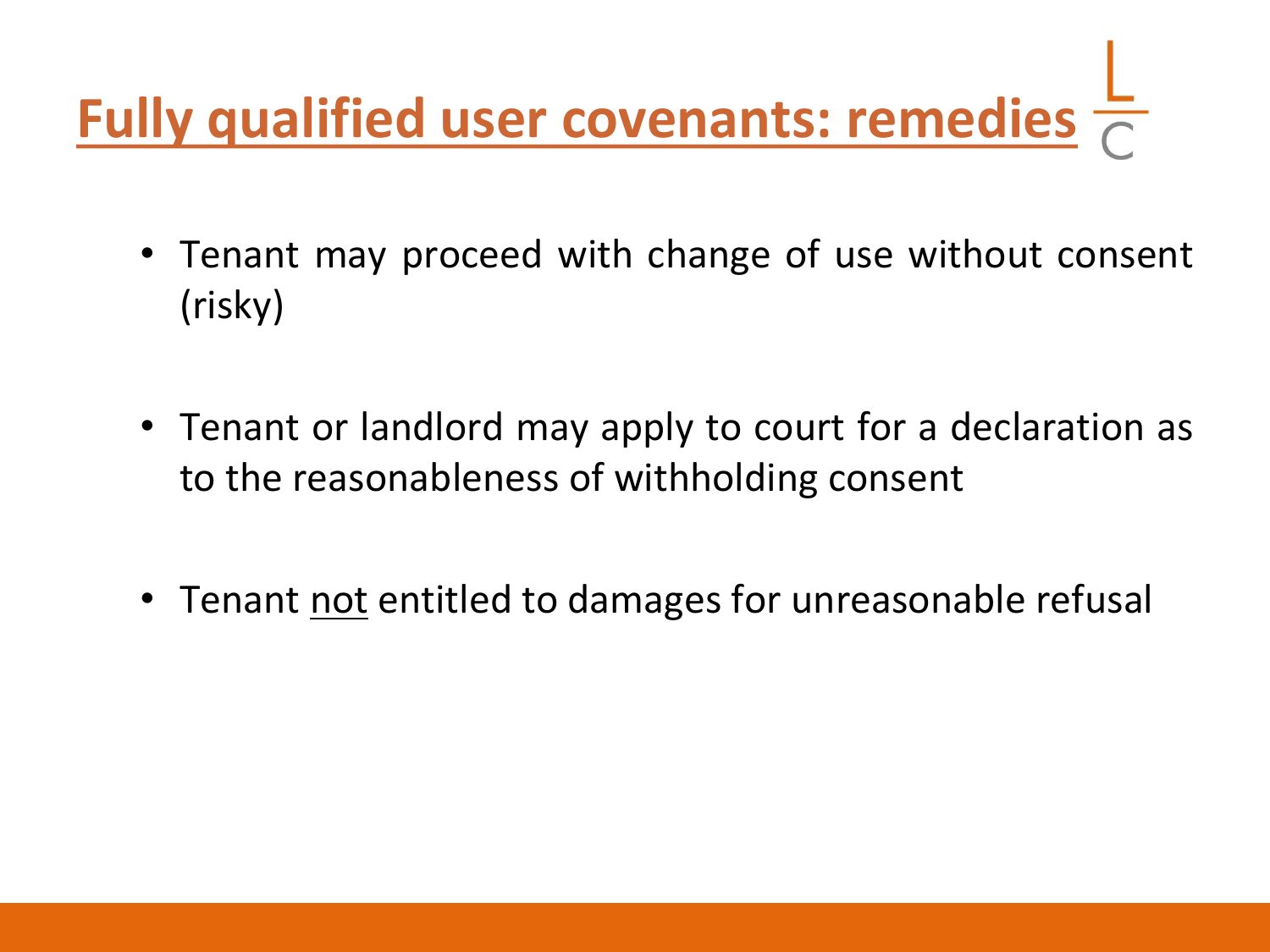(2) In all leases whether made before or after the commencement of this Act **containing a covenant condition or agreement against the making of improvements without a licence or consent, such covenant condition or agreement shall be deemed, notwithstanding any express provision to the contrary, to be subject to a proviso that such licence or consent is not to be unreasonably withheld**; but this proviso does not preclude the right to require as a condition of such licence or consent the payment of a reasonable sum in respect of any damage to or diminution in the value of the premises or any neighbouring premises belonging to the landlord, and of any legal or other expenses properly incurred in connection with such licence or consent nor, in the case of an improvement which does not add to the letting value of the holding, does it preclude the right to require as a condition of such licence or consent, where such a requirement would be reasonable, an undertaking on the part of the tenant to reinstate the premises in the condition in which they were before the improvement was executed.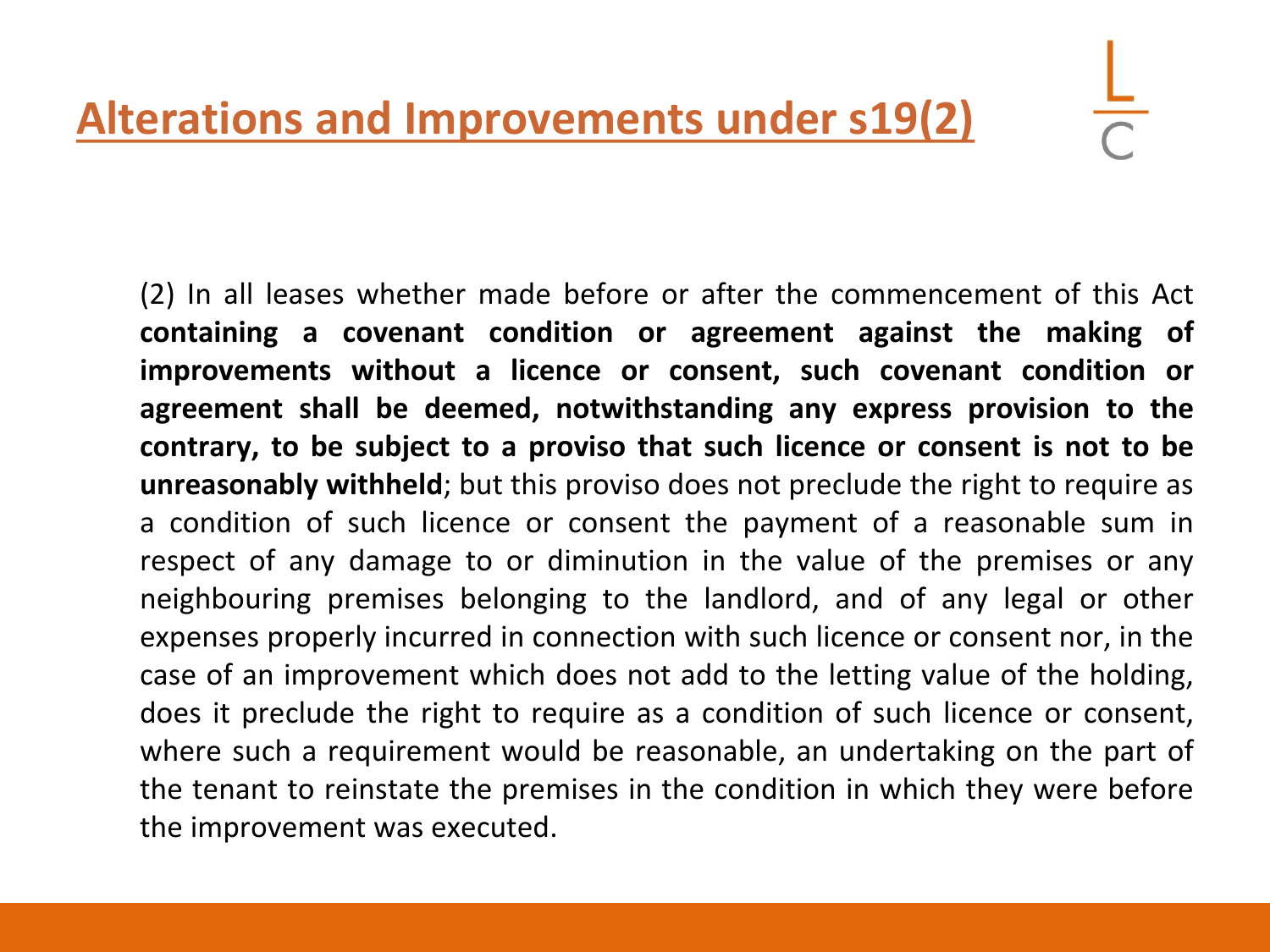# **When does s19(2) apply?**

- Lease does not need to specify 'improvement'
- Will only apply to qualified covenants
- Note also *'*hybrid covenants' eg. *Not to make any structural alterations. Not to make any other alterations without consent.*
- Note exceptions in s19(4)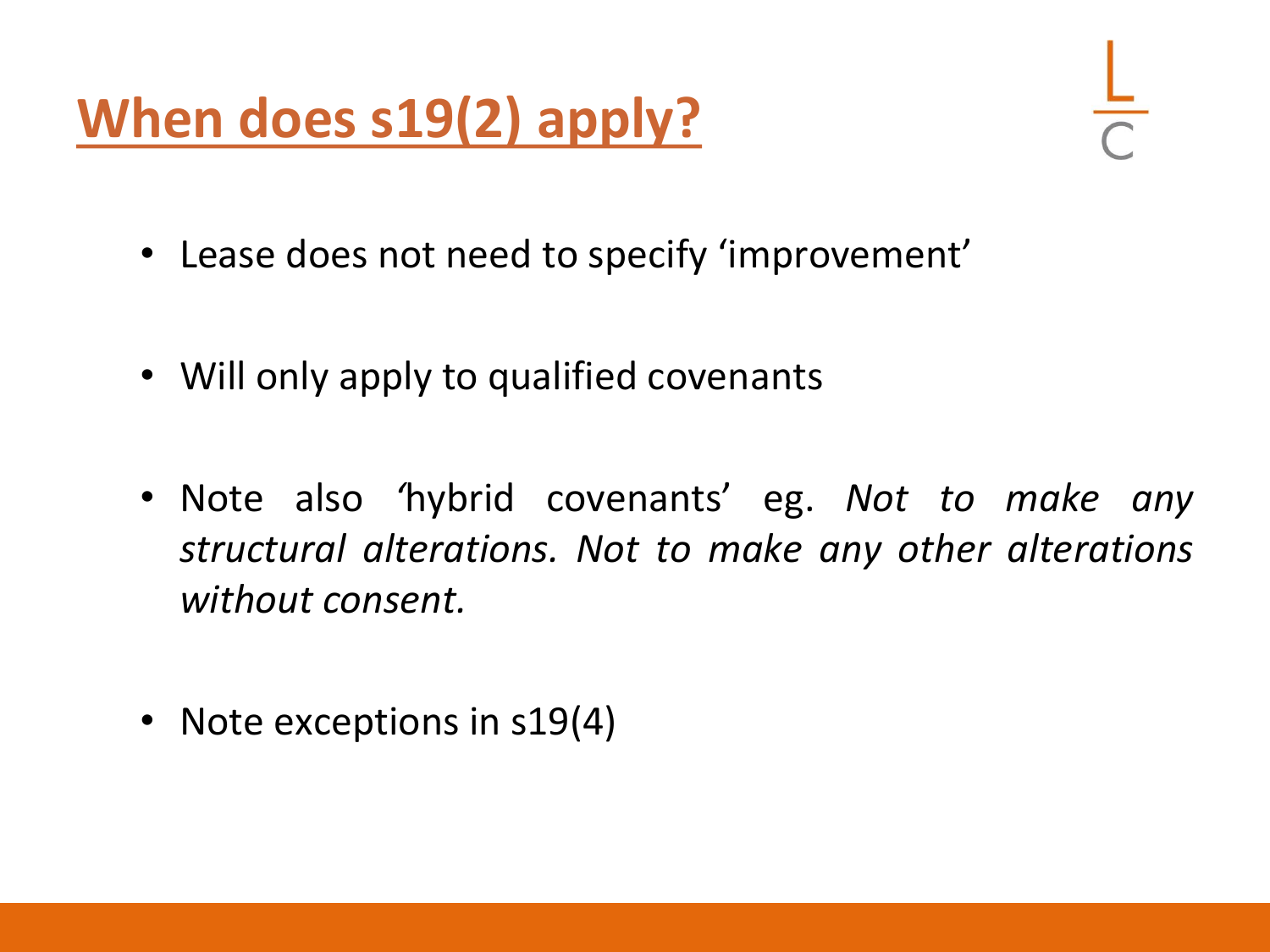## **What is an 'improvement'?**



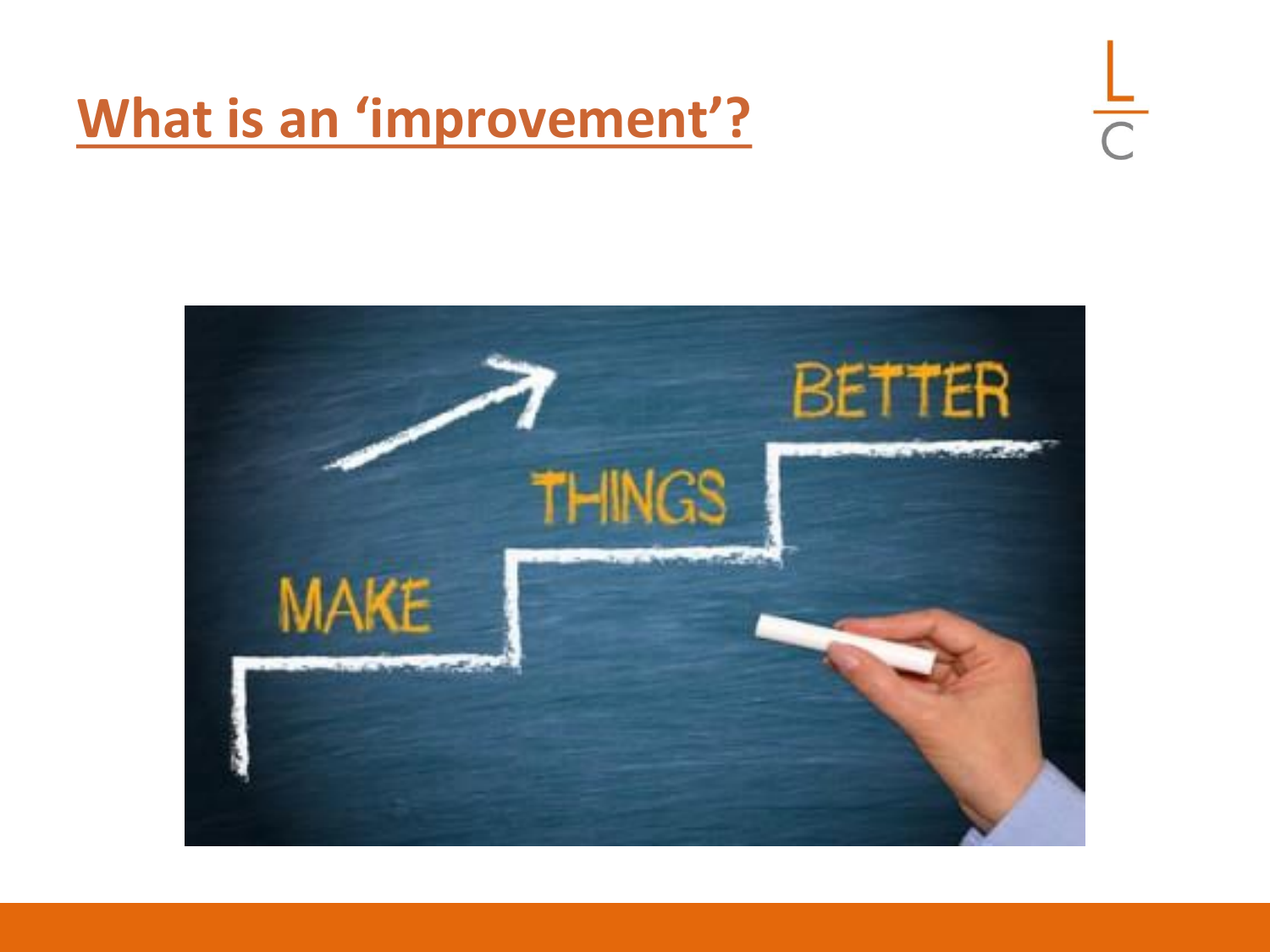### **FW Woolworth & Co v Lambert (no. 2) [1938] Ch 883**



 $\frac{1}{C}$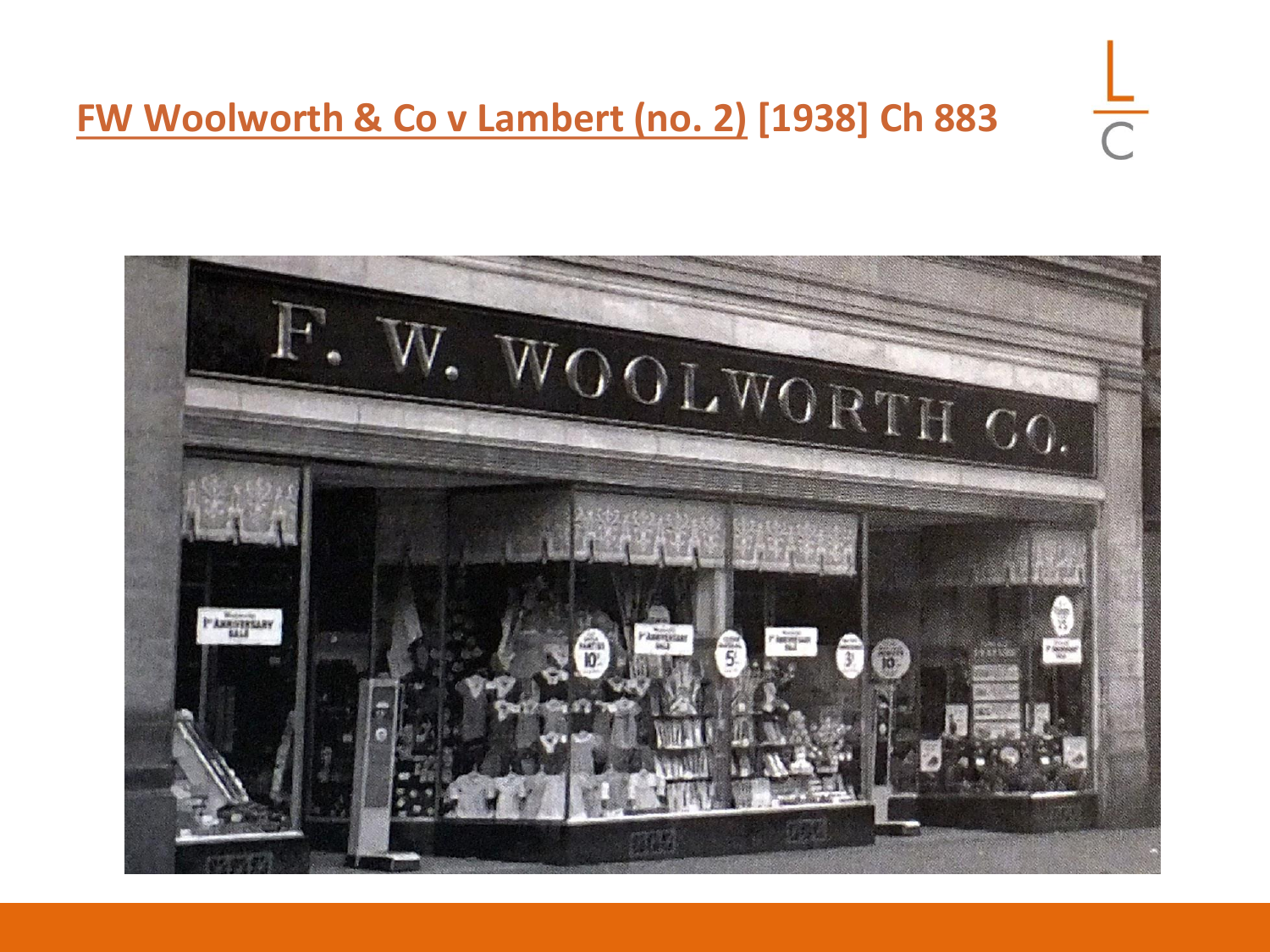**FW Woolworth & Co v Lambert (no. 2) [1938] Ch 883** 

- Section 19(2) will apply to any alteration or addition which can be deemed to be an 'improvement'
- Improvement assessed from point of view of the tenant
- Immaterial whether 'improvement' causes damage or diminution in value from point of view of the landlord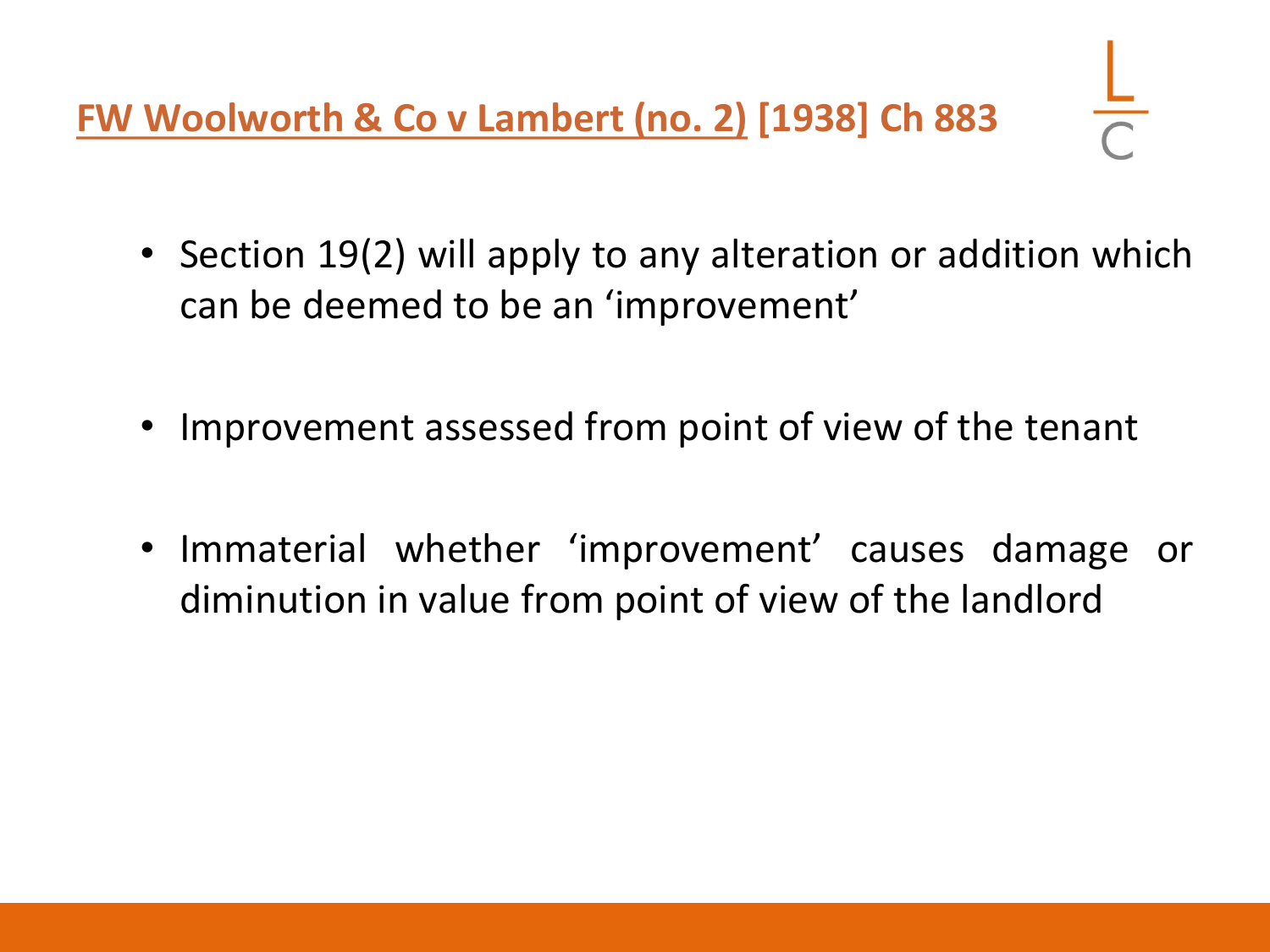• Making an opening between the demised premises and other premises (Lilley & Skinner v Crump (1923) 73 SJ 366)

- Conversion of roofspace into habitable accommodation (Davies v Yadegar [1990] 1 EGLR 71)
- Installation of hot water heating system (Tideway Investment v Wellwood [1952] Ch 791).
- Demolition and replacement of buildings??? (National Electric Theatres v Hudgell [1939] Ch. 553)









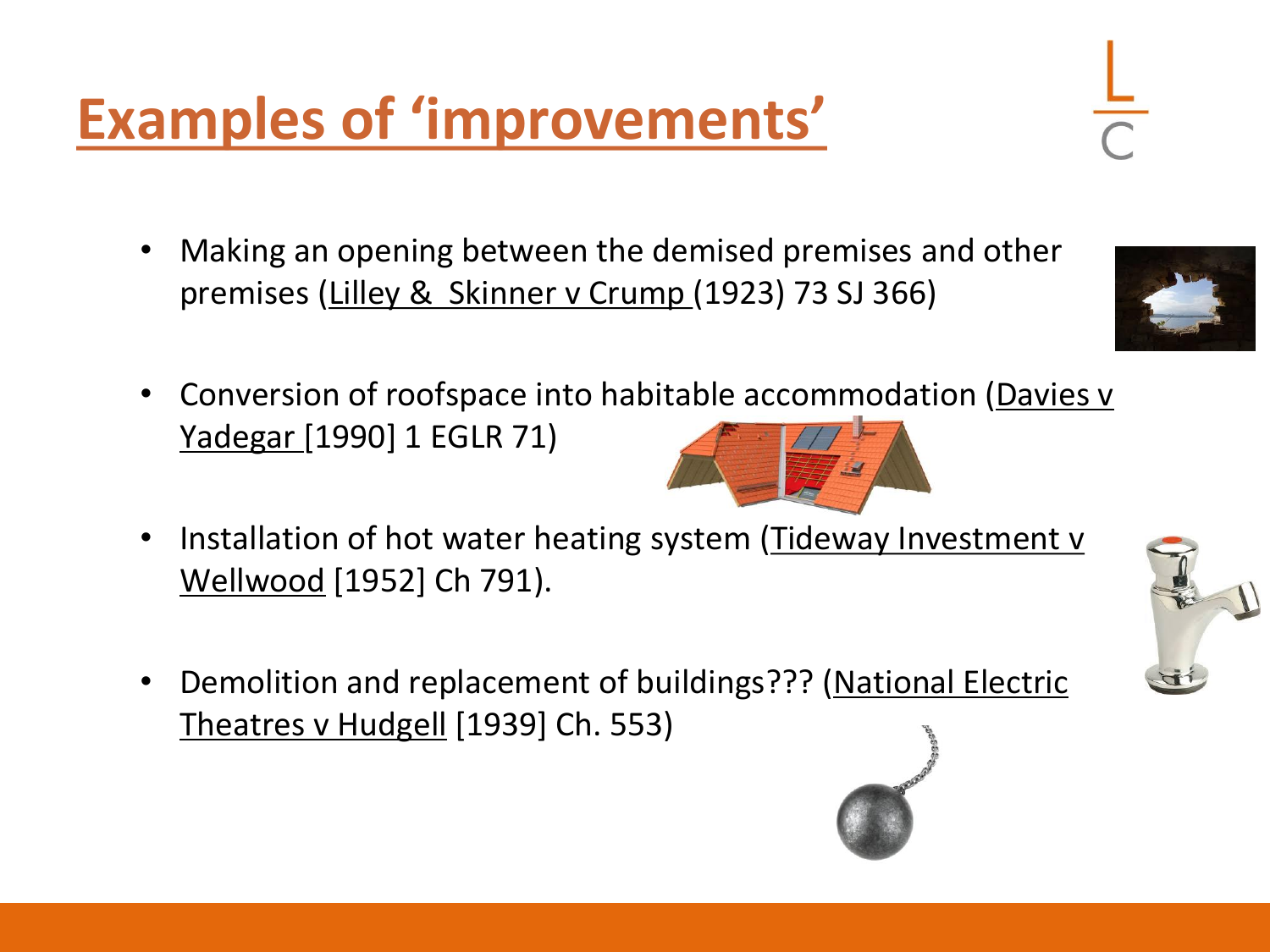**Improvements must be to the 'demised premises'**

• See Iqbal v Thakrar [2004] 3 EGLR 21

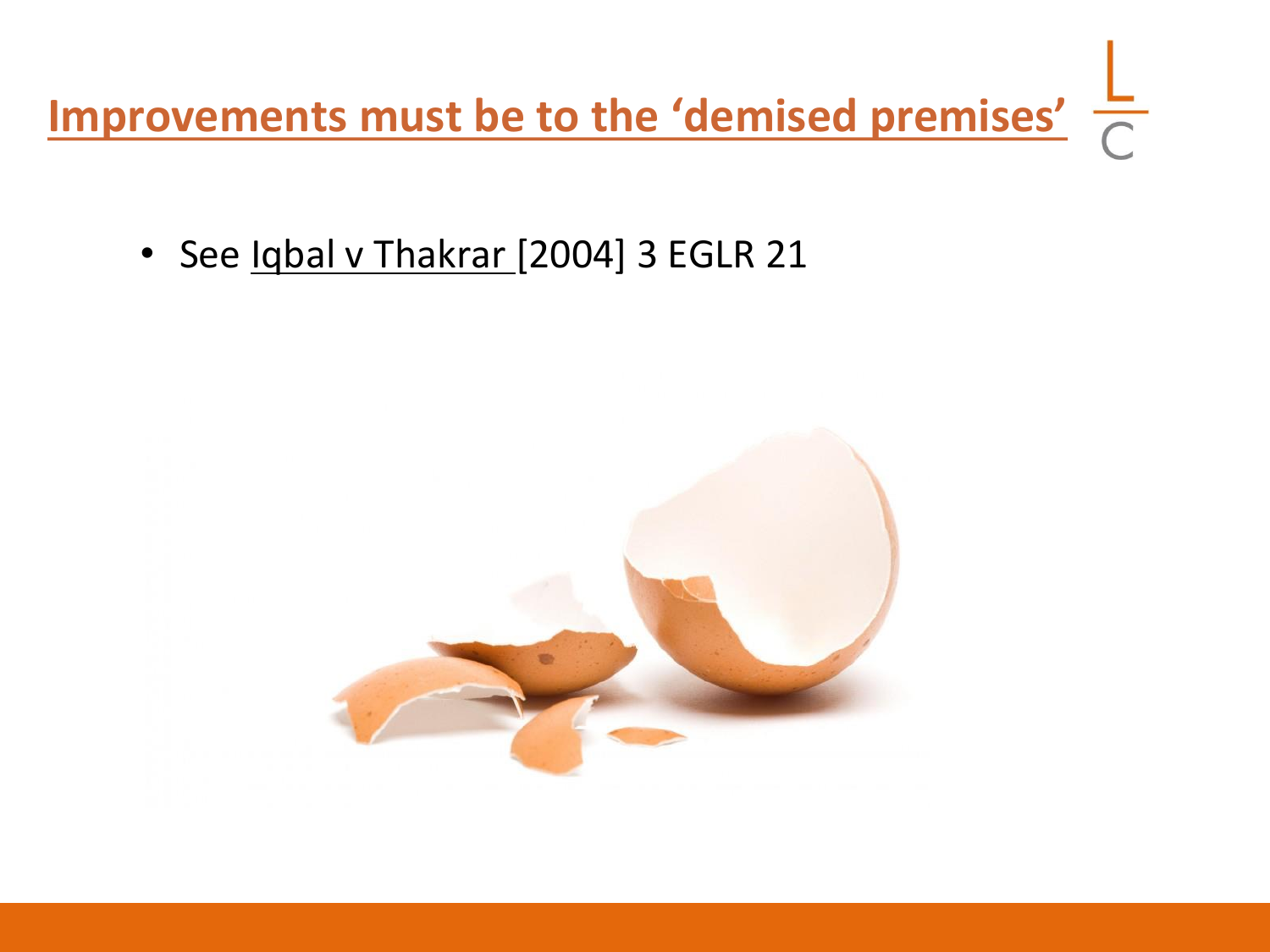### **The 'reasonableness' test for s19(3): Iqbal v Thakrar [2004] 3 EGLR 21**

- (1) The purpose of the consent is to protect the landlord from the tenant effecting alterations and additions which damage the property interests of the landlord.
- (2) A landlord is not entitled to refuse consent on grounds which have nothing to do with his property interests.
- (3) It is for the tenant to show that the landlord has unreasonably withheld his consent to the proposals which the tenant has put forward. Implicit in that is the necessity for the tenant to make sufficiently clear what his proposals are, so that the landlord knows whether he should refuse or give consent to the alterations or additions.
- (4) It is not necessary for the landlord to prove that the conclusions which led him to refuse consent were justified, if they were conclusions which might be reached by a reasonable landlord in the particular circumstances.
- (5) It may be reasonable for the landlord to refuse consent to an alteration or addition to be made for the purpose of converting the premises for a proposed use even if not forbidden by the lease. But whether such refusal is reasonable or unreasonable depends on all the circumstances. For example, it may be unreasonable if the proposed use was a permitted use and the intention of the tenant in acquiring the premises to use them for that purpose was known to the freeholder when the freeholder acquired the freehold.
- (6) While a landlord need usually only consider his own interests, there may be cases where it would be disproportionate for a landlord to refuse consent having regard to the effects on himself and on the tenant respectively.
- (7) Consent cannot be refused on grounds of pecuniary loss alone. The proper course for the landlord to adopt in such circumstances is to ask for a compensatory payment.
- (8) In each case it is a question of fact depending on all the circumstances whether the landlord, having regard to the actual reasons which impelled him to refuse consent, acted unreasonably.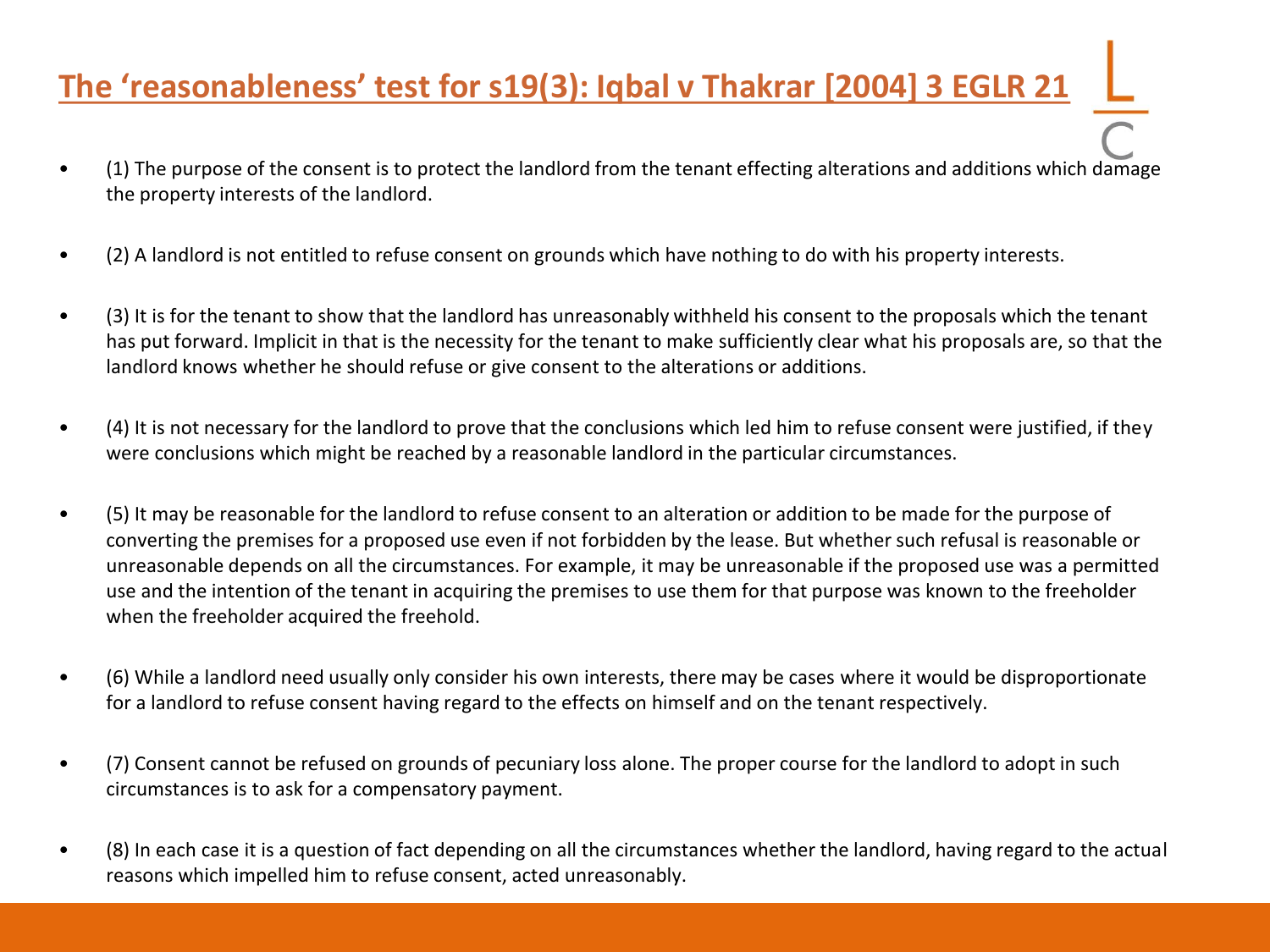**Application of the 'reasonableness' test**

What may be a reasonable ground of objection?

•Aesthetic, artistic, historical or sentimental grounds (FW Woolworth & Co v Lambert (no. 2) [1938] Ch 883 )



•Concern about the structural effect of the proposed works (Iqbal v Thakrar [2004] 3 EGLR 21)



•Competition with landlord's adjoining business (Sargeant v Macepark (Whittlebury) Limited [2004] 4 All ER 662)

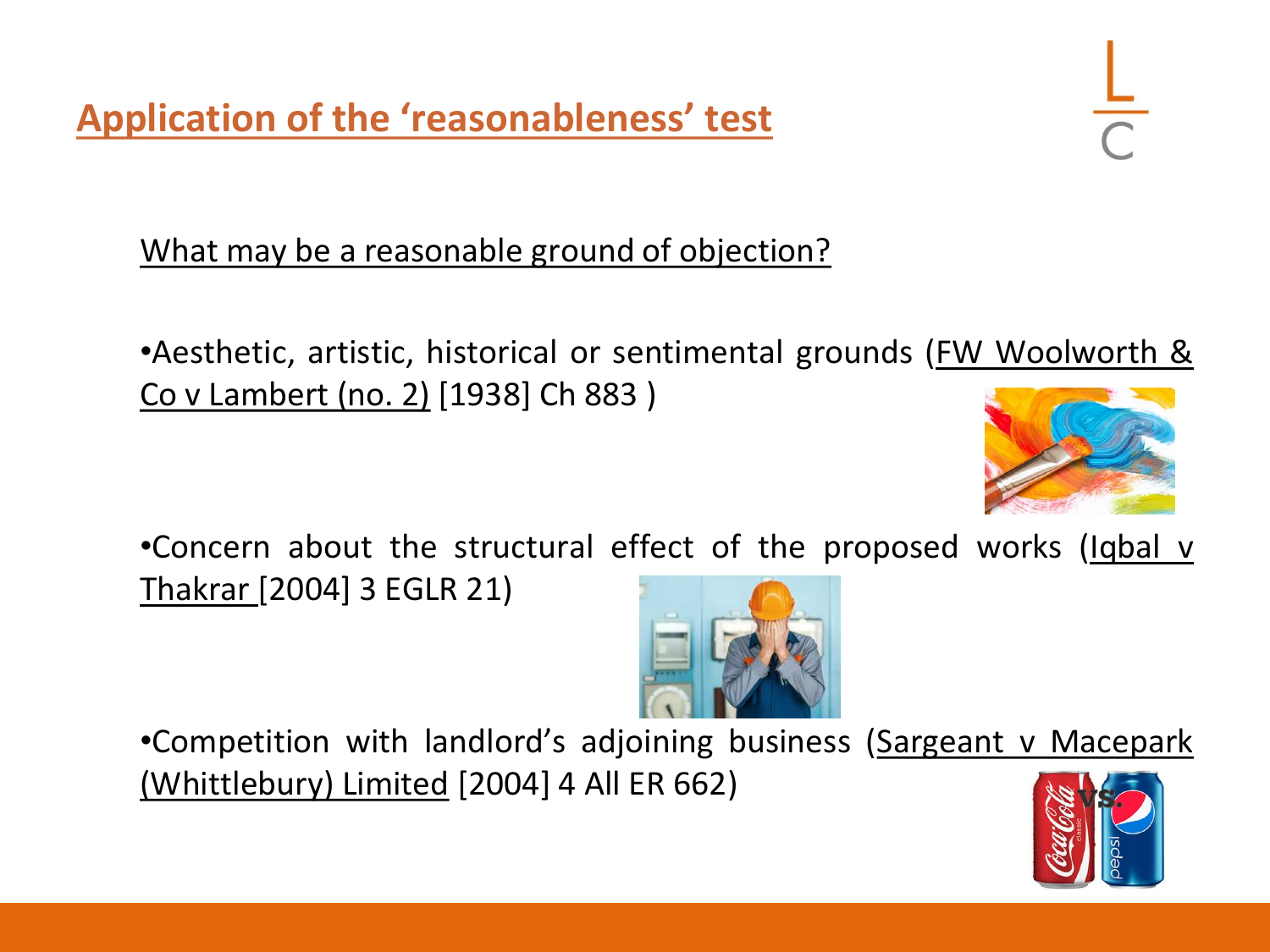**Application of the 'reasonableness' test**

#### What may not be a reasonable ground of objection?

•Pecuniary loss only FW Woolworth & Co v Lambert (no. 2) [1938] Ch 883

•Reliance on a collateral purpose Redevco Properties v Mount Cook [2002] NPC 158



•Tenant's right to enfranchise the lease: Bickel v Duke of Westminster [1977] 1 QB 517 (CA) **cf** Mount Eden Land Ltd v Bolsover Investments Ltd [2014] EWHC 3523 (Ch) & Hautford Ltd v Rotrust Nominees [2016] Unreported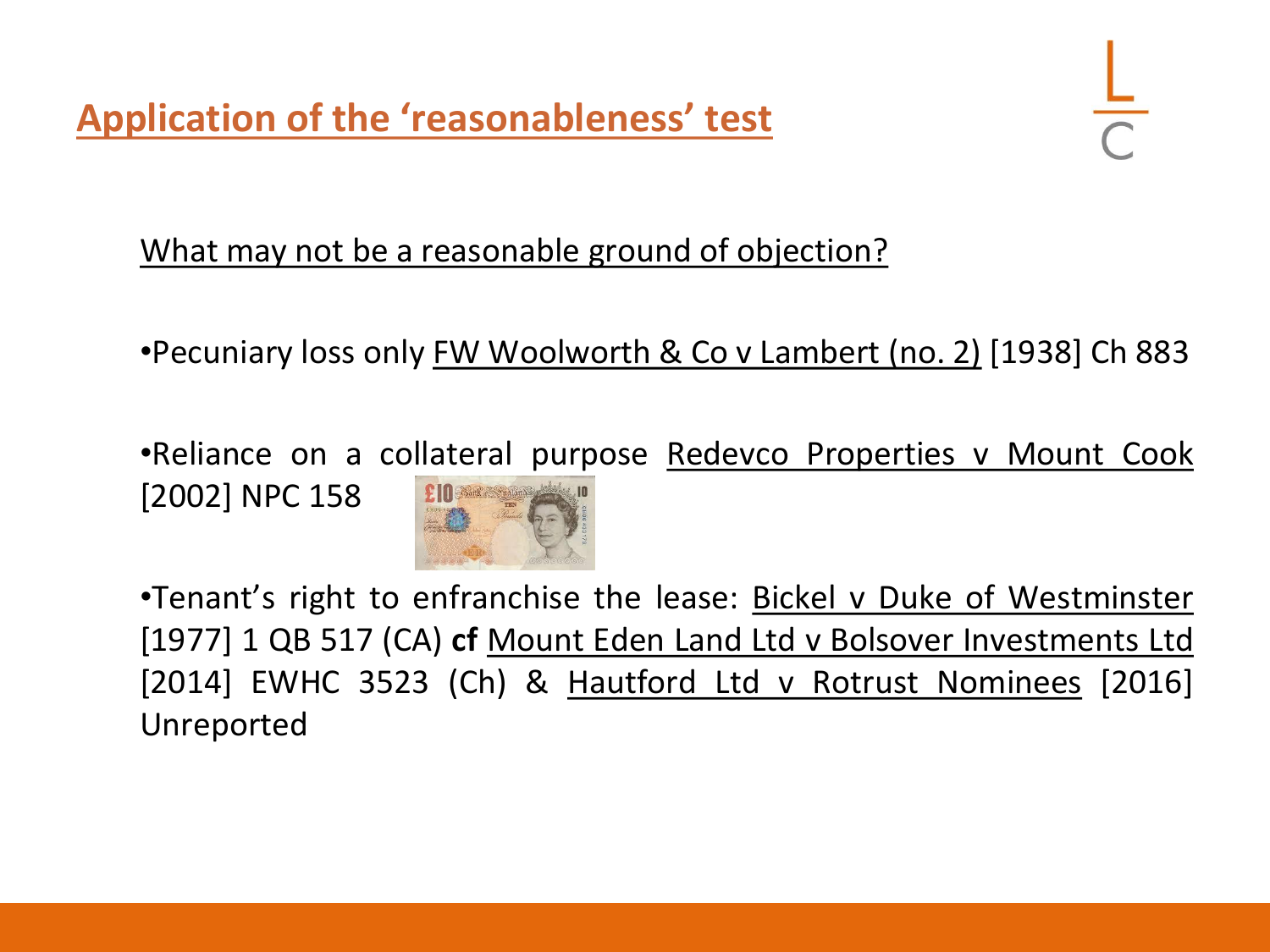### **Procedure and Remedies**

- Note that the LTA 1988 does not apply which means:
	- $\triangleright$  Burden of establishing unreasonableness falls on the tenant;
	- $\triangleright$  Landlord can rely on reasons not specified in the refusal of consent provided that they were operative reasons at the time of refusal
- Claimant should bring claim in County Court (although High Court also has jurisdiction)
- Tenant not entitled to damages for unreasonable refusal. Only remedy to proceed with the change of use (risky) without consent or seek a declaration that they should be permitted to do so.
- Declaration should be that the landlords have unreasonably withheld their licence or consent. A second declaration that in the events which may have happened the tenants are entitled to make the improvements without any further application for licence or consent is usually added.
- The court cannot be asked to declare what is a proper sum to be paid as compensation of s19(3)